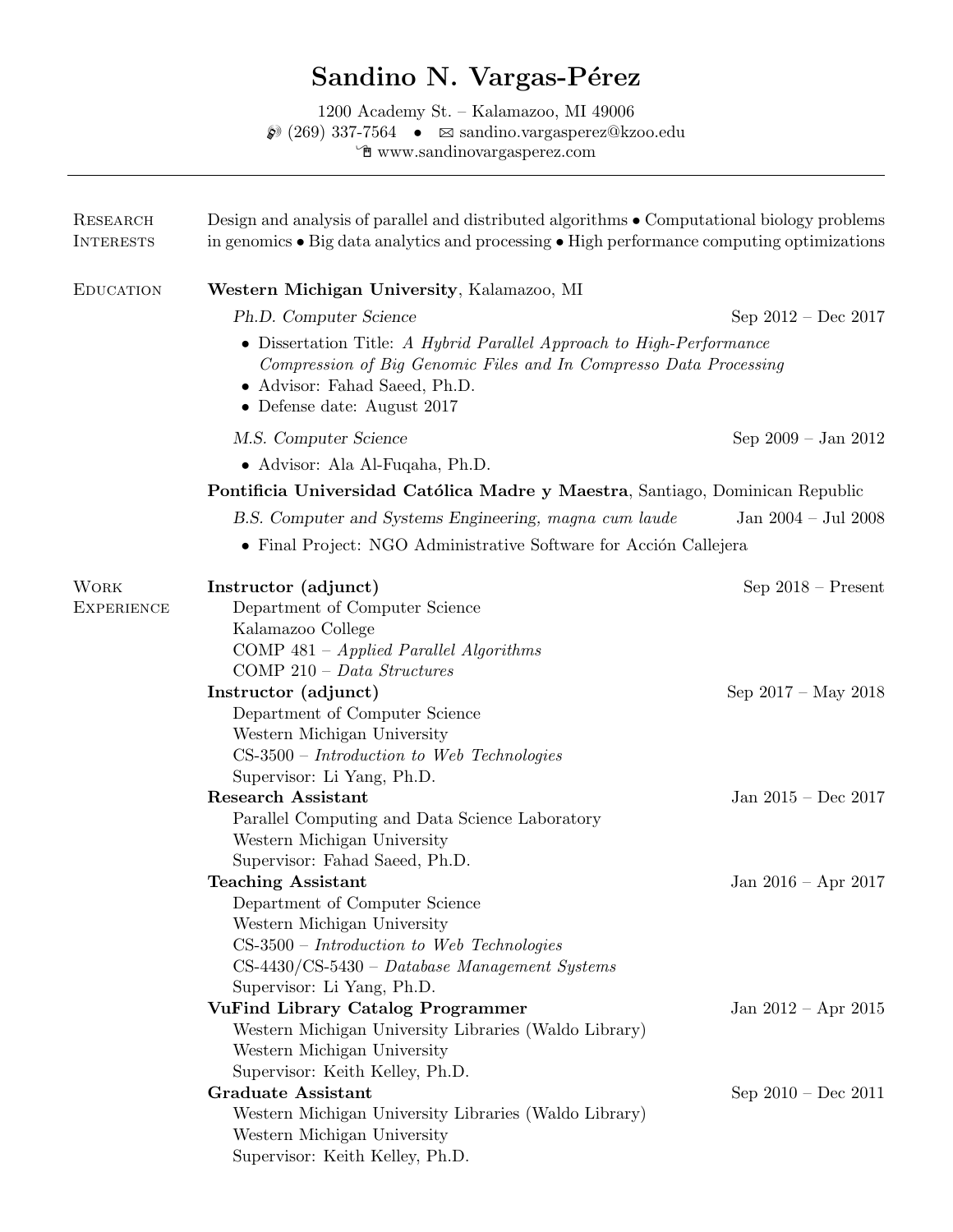| <b>JOURNAL</b><br><b>PUBLICATIONS</b>    | 1. Vargas-Pérez, S., and Saeed, F. "A Hybrid MPI-OpenMP Strategy to Speedup the<br>Compression of Big Next-Generation Sequencing Datasets." IEEE Transactions on<br>Parallel and Distributed Systems, issue 99, 2017. DOI: 10.1109/TPDS.2017.2692782                                                                                                                                                |                                  |  |  |
|------------------------------------------|-----------------------------------------------------------------------------------------------------------------------------------------------------------------------------------------------------------------------------------------------------------------------------------------------------------------------------------------------------------------------------------------------------|----------------------------------|--|--|
| <b>CONFERENCE</b><br><b>PUBLICATIONS</b> | 1. Vargas-Pérez, S., and Saeed, F. "A Parallel Algorithm for Compression of Big Next-<br>Generation Sequencing Datasets." Proceedings of Parallel and Distributed Processing<br>with Applications (IEEE ISPA-15), Vol. 3, pp. 196-201, Helsinki, Finland, August<br>2015. DOI: 10.1109/Trustcom.2015.632                                                                                            |                                  |  |  |
|                                          | 2. Vargas-Pérez, S., and Saeed, F. "Scalable Data Structure to Compress Next-Generation<br>Sequencing Files and its Application to Compressive Genomics." 2017 IEEE International<br>Conference on Bioinformatics and Biomedicine (BIBM). Vol. 0, pp. 1923-1928,<br>November 2017. DOI:10.1109/BIBM.2017.8217953.                                                                                   |                                  |  |  |
| <b>AWARDS</b>                            | <b>Research Award</b><br>$\bullet\,$ Computer Science Graduate Student Research Award                                                                                                                                                                                                                                                                                                               | Apr 2017                         |  |  |
|                                          | XSEDE Allocation - TG-CCR150017<br>• Allocation of time and space to work on the National Science<br>Foundation's (NSF) Extreme Science and Engineering Discovery<br>Environment (XSEDE) super-computing infrastructure (the most<br>advanced, powerful, and robust collection of integrated advanced<br>digital resources and services in the world).<br>• Extension of allocation: 2016 and 2017. | Apr $2015 - \text{Jun } 2018$    |  |  |
|                                          | <b>Travel Awards</b><br>• Tapia Conference 2016 (Declined). Austin, TX<br>• 3rd IEEE International Workshop on Parallelism in Bioinformatics. Helsinki                                                                                                                                                                                                                                              | Sep 2016<br>Aug 2015             |  |  |
|                                          | WMU Grad Talks - 3MT Competition<br>• Three-Minute Thesis Competition, highest score winner<br>• Representative of Western Michigan University at the Midwestern<br>Association of Graduate Schools (MAGS) Conference,<br>Chicago, IL April 2016                                                                                                                                                    | Feb 2016                         |  |  |
|                                          | PRESENTATIONS Academic Computing Society. Kalamazoo, MI<br>• "Compression Strategies for Big Data," (invited speaker)                                                                                                                                                                                                                                                                               | Oct 2016                         |  |  |
|                                          | Guest Lecturer, WMU Department of Computer Science<br>• $CS6030$ – High Performance Algorithms for Big Data Applications<br>• CS4310 – Design & Analysis of Algorithms<br>• $CS6030$ – High Performance Architecture & Algorithms                                                                                                                                                                   | Feb 2017<br>Apr 2016<br>Jan 2015 |  |  |
|                                          | Research and Creative Activities Poster Day, WMU<br>• "Identifying Overexpression of Genes in Cancerous Colorectal Tissue"                                                                                                                                                                                                                                                                          | Apr 2013                         |  |  |
| <b>SERVICE</b>                           | <b>IEEE Network</b><br>• Invited reviewer for the peer-reviewed journal IEEE Network.<br>$\bullet$ Journal impact factor: 7.230                                                                                                                                                                                                                                                                     | Oct 2017                         |  |  |
|                                          | <b>OutFront Kalamazoo</b><br>Formerly the Kalamazoo Gay-Lesbian Resource Center<br>• Volunteer for the Kalamazoo Pride 2014, 2015, and 2017.<br>• Volunteer for the Winter Gala and Awards Ceremony 2015.                                                                                                                                                                                           | Jun $2014 -$ Jun $2017$          |  |  |